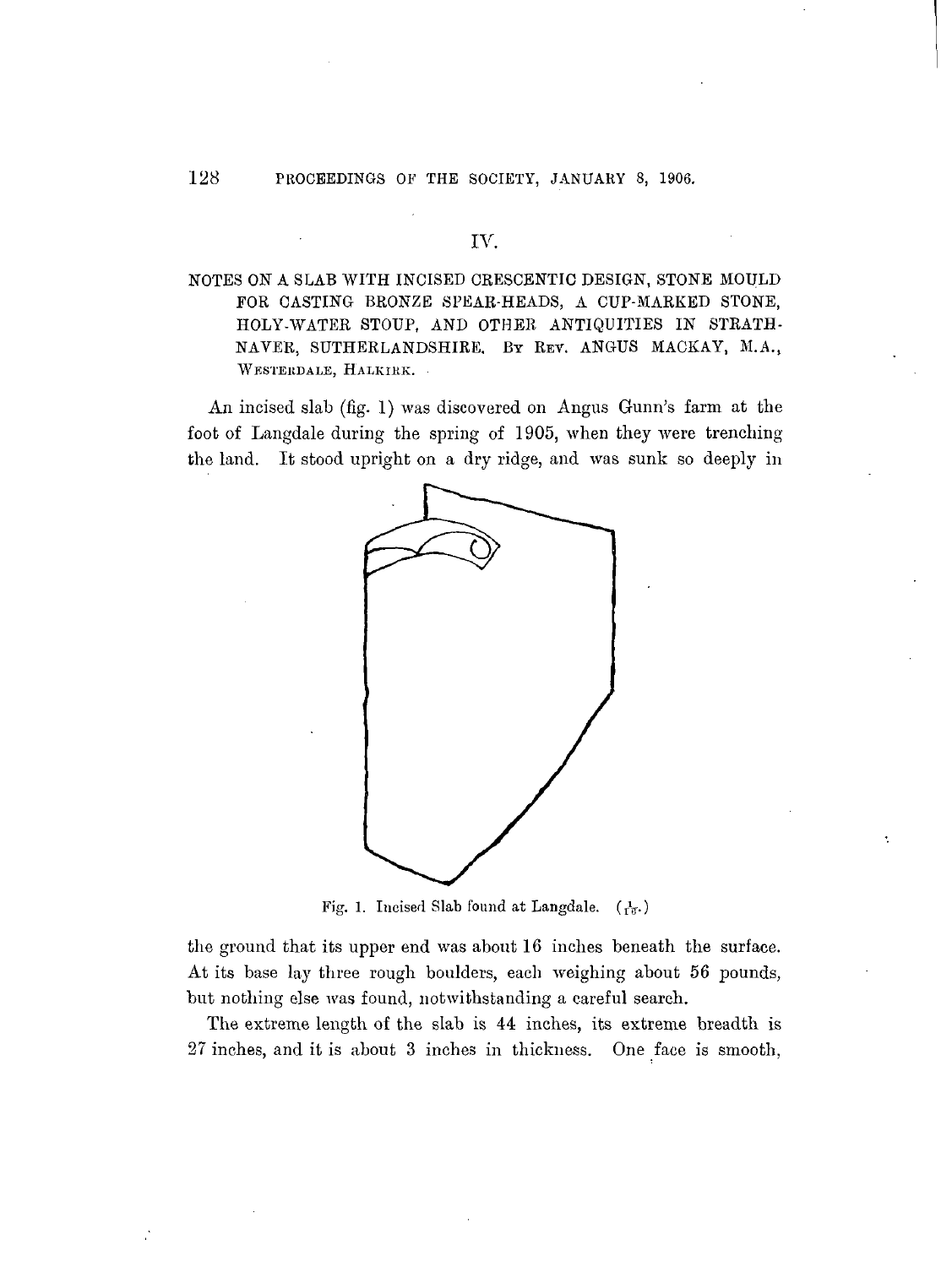but not hewn, the other is slightly rougher. Although it was removed from the ground uninjured, and remains as it was found, it is evidently a fragment of its former self. What remains of the device—part of a concentric figure resembling the crescent symbol of the sculptured stones—is so clearly and artistically cut into the stone that the designer must have used a sharp iron tool.



Fig. 2. Half of a Stone Mould for Spear-heads found at Langdale.  $(\frac{1}{2})$ 

Judging from the appearance of the edges, it looks as if the stone had been fractured vertically and horizontally, that is to say, the top part and a portion of the left side is gone. How the stone came to be planted upright in the ground so deeply after being thus fractured is a question.

The half of a stone mould for casting leaf-shaped bronze spear-heads (fig. 2) was found by Adam Mackay in gravel soil on his own land, between the foot of Langdale and the top of Skail, during the early part of 1905. The stone is soft and close-grained, and gives a sharp metallic VOL. XL. 9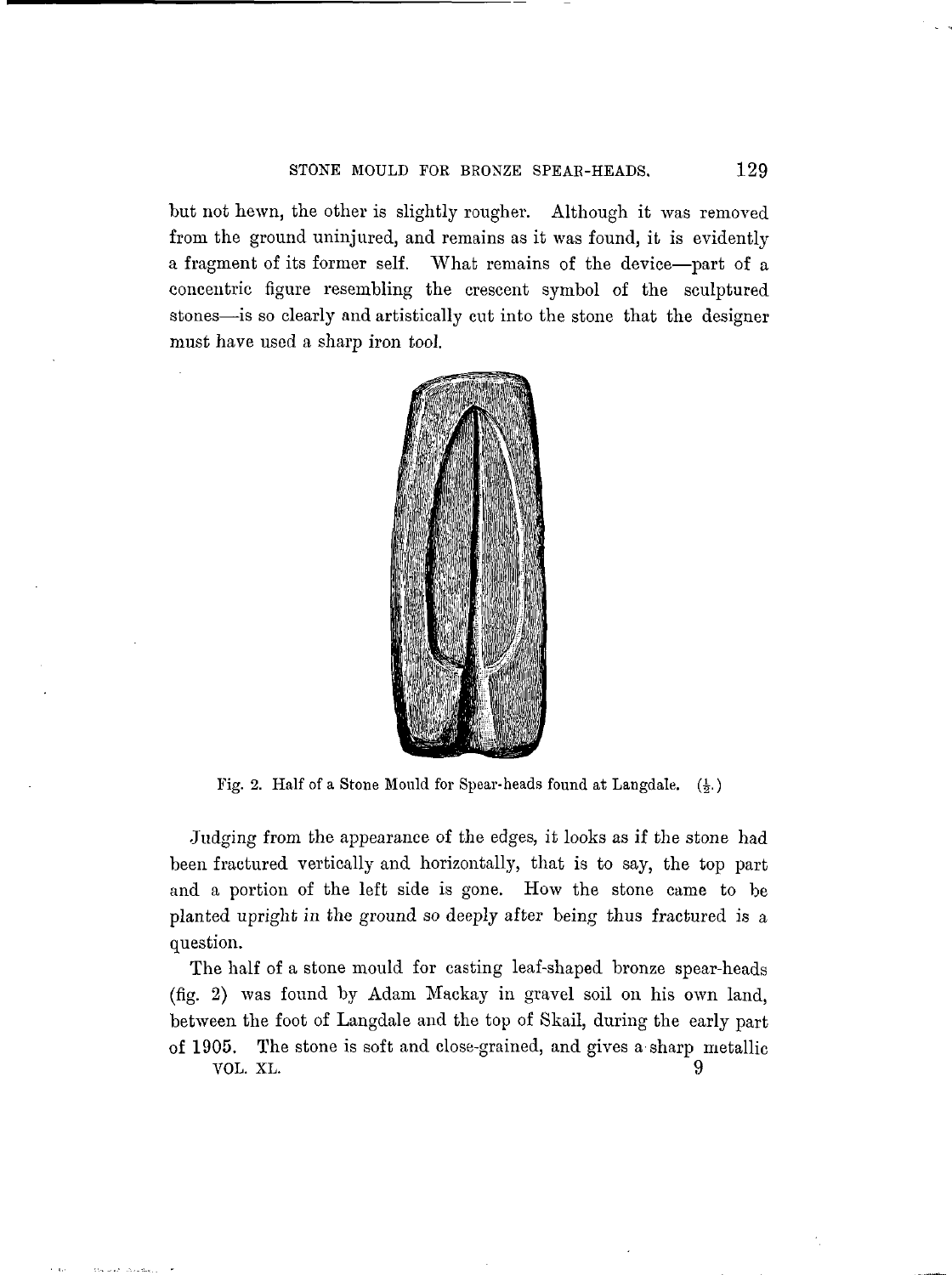130 PROCEEDINGS OF THE SOCIETY, JANUARY 8, 1906.

clink when struck smartly. It measures 5 inches in length by 2 inches in breadth. The hollow for casting is about  $\frac{1}{16}$  inch below the plain surface of the mould, and a narrow channel, about  $\frac{1}{16}$  inch below this second surface, runs longitudinally along the centre of the mould, getting deeper and broader as it proceeds, until at' the outside edge it becomes  $\frac{9}{16}$  inch in diameter. Unfortunately, when they were cleaning the stone with a sharp knife after discovery, under the impression that the longitudinal central line ought to run the whole length of the stone, a scar was made by the knife along this line from the upper or point end of the mould to the outside edge of the stone. The margin or outline of the leaf-shaped hollow was also slightly deepened in the same way; otherwise the mould is practically uninjured. The higher surface of the stone is even and well polished, so that it would lie close and flush with its missing half. Round the funnel and along the back of the stone there are unmistakable evidences of contact with molten metal. Indeed, from little pockets on the back of the stone red metallic dust can easily be picked out, but I have refrained from doing so. The stone-mould is now presented to the National Museum.

A cup-marked stone (fig. 3) was found by me in the burial-place of Grumbeg, Strathnaver, in September 1905, standing upright at the head of a grave, and showing about 6 inches above the ground. It is evidently a fragment of a larger slab: its extreme length is 20 inches, and it is about 15 inches at its broadest part. The three upper circles are  $2\frac{1}{2}$  inches in diameter and  $1\frac{1}{2}$  inches deep, very symmetrically hollowed out, but the fourth and lower circle is shallow and indistinct.

As the stones covering the other graves are for the most part what is called rough mountain slabs, it seems to me that this cup-marked fragment was found in its present condition elsewhere, and placed here to conveniently show a lair.

Of the pre-Reformation church at Skail, which was then the principal church of the parish of Farr, not a vestige now remains. A few years after Strathnaver was cleared of its inhabitants, say about 1825, the stones of the old church were carted away to form an embankment.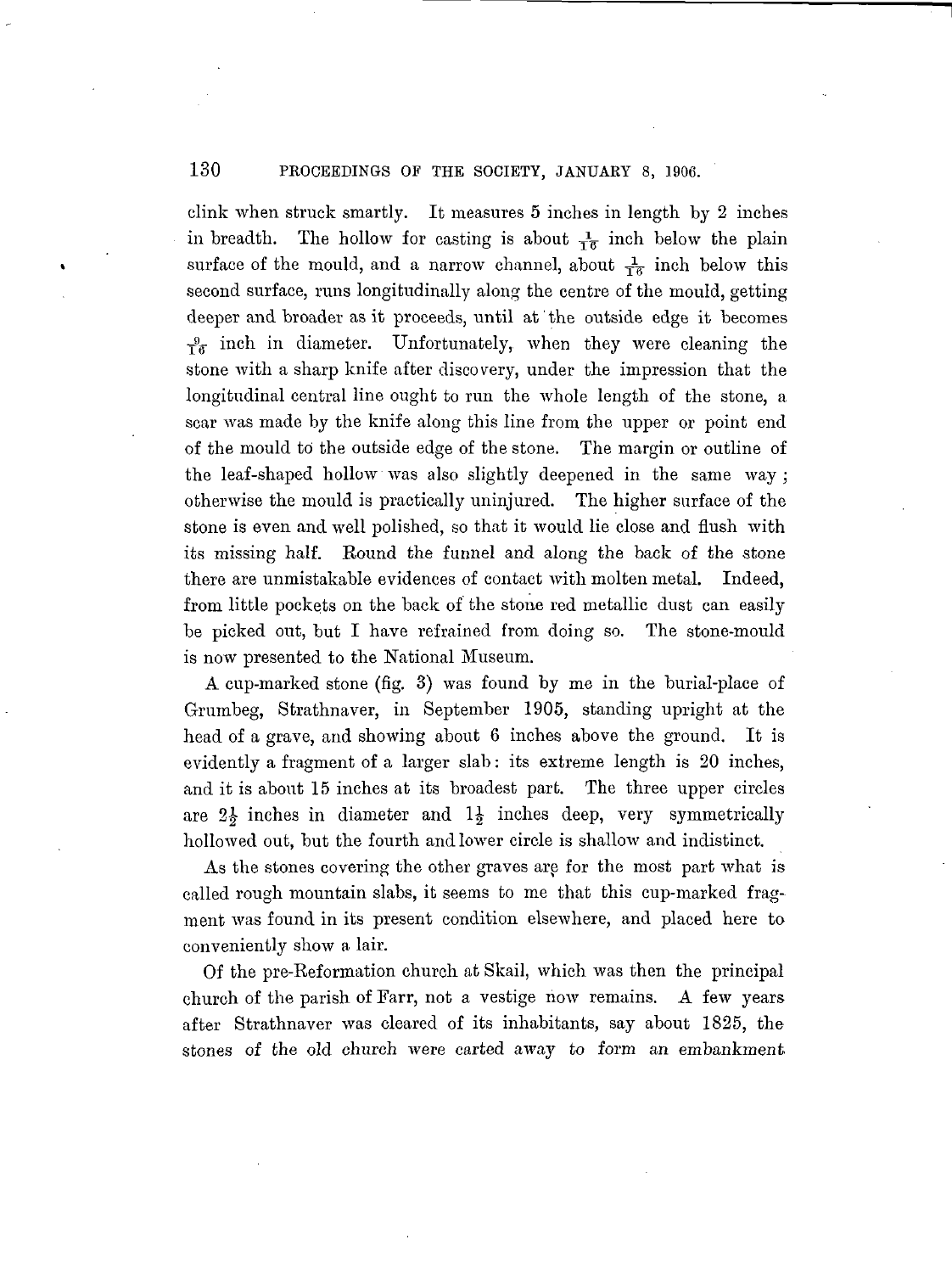against the river opposite Kiloisk. The stone font was removed along with the other material, but half way between the church and the embankment it was thrown out of the cart, as the driver did not wish to see it put to such an ignominious use. It still lies on the grassy bank on which it was placed that day.

The hollow for holding the water is oblong, and gently slopes from either end to the centre, where it becomes about 3 inches deep. The



Fig. 3. Cup-marked Stone at Grumbeg.  $(3.)$ 

longest diameter of the stone is slightly over 2 feet, and it should weigh about 2 cwts. The stone is of native grey striped granite.

I would like to take this opportunity of telling the Society of Antiquaries that there is a rich and practically unexplored field for antiquarian research in the northern half of Sutherlandshire, and that one of the richest nooks in that quarter lies along the valley of the Naver. When that valley was cleared of its inhabitants during the second decade of last century, the people up to that time had such a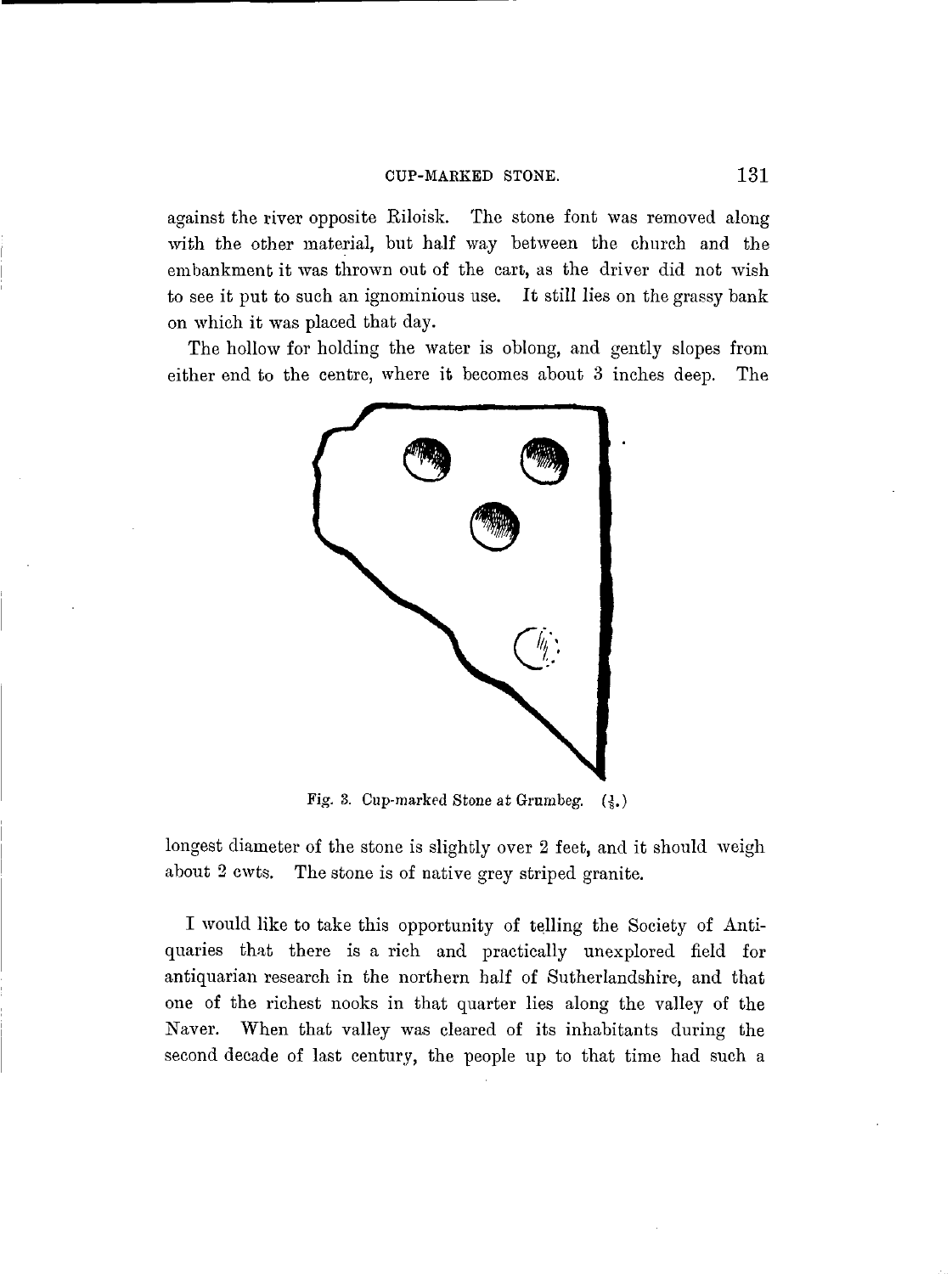## ANTIQUITIES IN STRATHNAVER. 133

are like the ordinary small burial cairns found in groups all over the country; but the long mounds, serpentine and semicircular, lying nearer the foot of the hill, cannot, in my opinion, be accounted for in that way. At any rate I have never met with similar objects on other reputed places of ancient burial. All the objects lie on an absolutely level plain at the south-west end of the haugh, under the shadow of Dun Kealmie, and separated from it by the Burn of Carnachy.

### MONDAY, *12th February* 1906.

# DAVID MURRAY, LL.D., in the Chair.

A Ballot having been taken, the following were duly elected:—

### *Fellows.*

Eev. Canon ANTHONY MITCHELL, M.A., B.D., Principal of the Theological College of the Episcopal Church in Scotland, Coates Hall, Edinburgh. JOHN A. M'INNES, M.A., F.E.I.S., Laurelbank, Leven, Fife.

### *Corresponding Member.*

JOHN SINCLAIE, 28 Montrose Terrace, Edinburgh.

The following Donations to the Museum and Library were laid on the table, and thanks voted to the Donors :—

(1) By J. A. MILNE, Esq., of Melgum, Aberdeenshire.

Six small flattened and rounded Discs of Quartzite about  $\frac{7}{8}$  inch in diameter; one Disc of Blue Glass, about the same size, convex on the upper and flattened on the under side, and Portions of two similar Discs, broken; one similar Disc of Vitreous Paste of variegated colours, blue, red, and yellow, and Fragments of others, broken; a Piece of a Cylindrical Rod of Colourless Glass, like part of the stalk of a wine-glass; and a small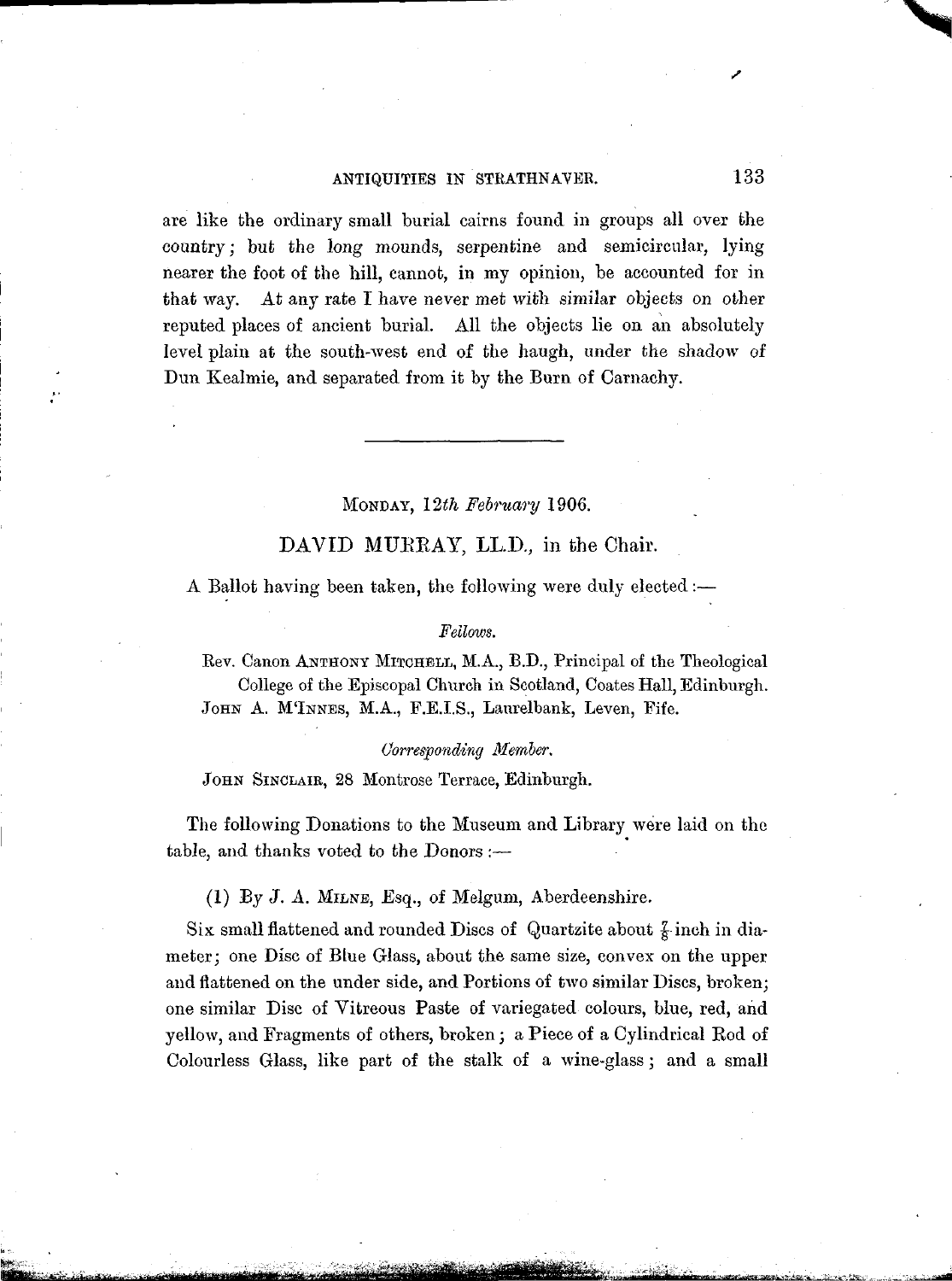# 132 PROCEEDINGS OF THE SOCIETY, JANUARY 8, 1906.

dread of touching any old structure, lest they should incur the ill-will of the spirits of the ancient dead, that hrochs, barrows, cairns, tumuli, etc. were left untouched. About four years ago the lower part of that valley was replanted with tenants under the auspices of the Congested Districts Board; and now that the ground is being improved in a way in which it never was before, interesting "finds" may be expected, and should be looked for. Nay, more, the old dread of ghosts is not now entertained by the new tenants, so that unless they are warned and directed, interesting structures may be ruthlessly torn down for stones to build drains, dykes, etc.

There is a plateau called Baile Margait (Margaret's town) on the west bank of the Naver, and about half a mile from its mouth, to which I would like to draw particular attention. Above it, on the rock of Ca an Duin, stands the ruins of a broch, and below it the river forms into a deep tidal pool called Pol na Marraich Mor (Lagoon of the Great Seamen). The plateau was inhabited by tenants up to about 1780, when the encroaching sand drove them away. In the spring of 1900, after a very stormy winter which blew away a good deal of the sand, I was enabled to trace out two brochs, one at the south and the other at the north end; one doubtful broch; two objects which I took to be large round houses, or more probably burial cairns ; seven circular rings, which I took to be cattle-folds, all on the same model, and about 60 feet in diameter; nine smaller heaps, which looked like round houses; and nine oblong structures, some smaller and some larger, evidently the ruins of the 18th century buildings.

At the top of Carnachy (Cairn field), five miles up the Naver valley, there is a very rich collection of remains. At the north end stands the broch Dun Kealmie, at the south end the broch Dun Carnachy, and on the opposite side of the river the picturesque broch Dun Vidden. Three years ago Dun Kealmie was badly damaged in search of stones for building a bridge and a dwelling-house.

Tradition has it that a battle was fought on Carnachy, and that the mounds, etc. cover the dead. The tumuli, which lie toward the river,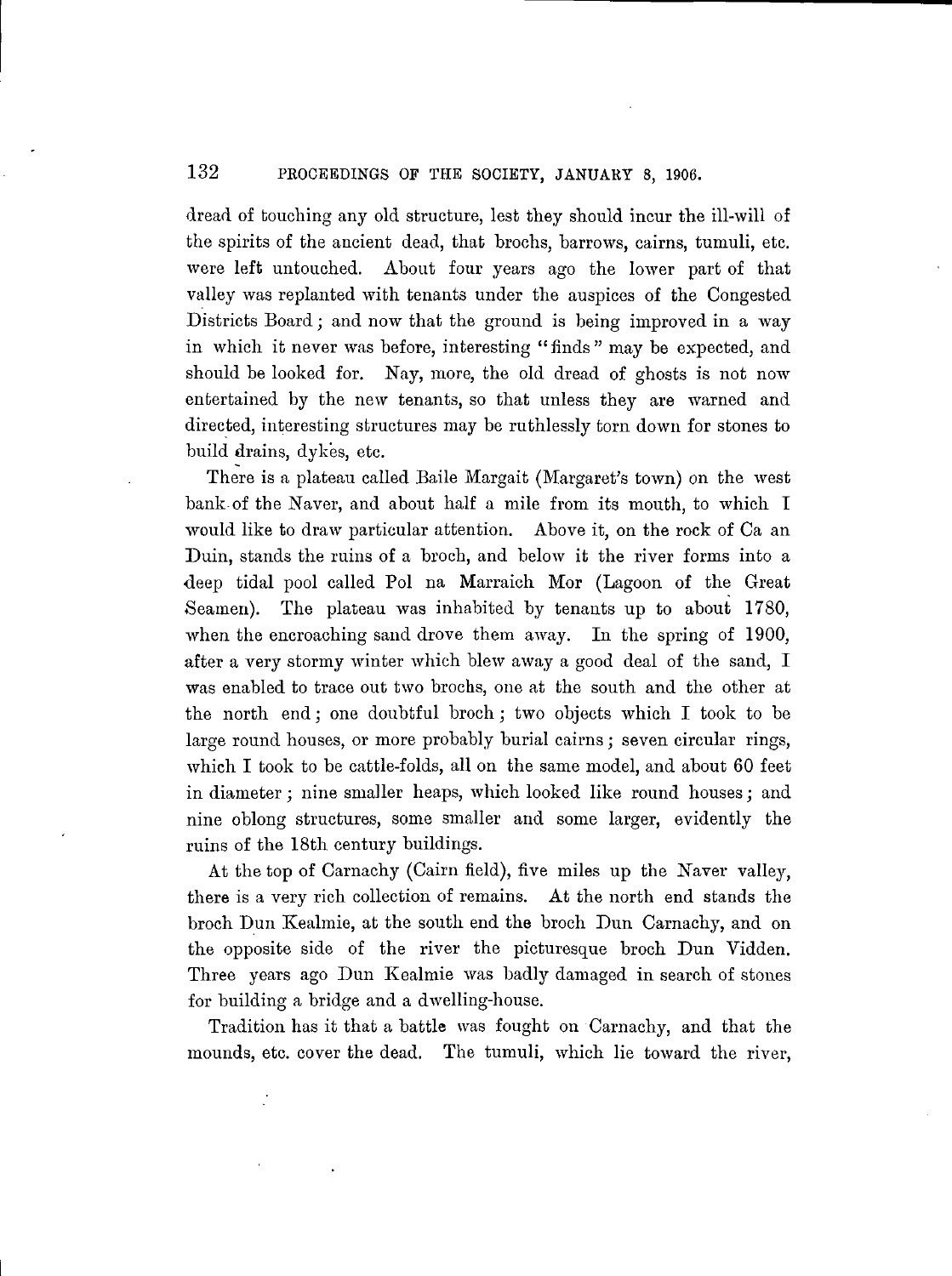## 134 PROCEEDINGS OF THE SOCIETY, FEBRUARY 12, 1906.

penannular Brooch of Silver, the pin bent and flattened towards the point,—all found, with several small Fragments of Iron, in a cist at Waulkmill, Tarland, Aberdeenshire. [See the previous paper by Mr F. R. Coles (vol. xxxix. p. 217), where they are described and figured.]

(2) By R. C. HALDANE, Esq., of Lochend, F.S.A. Scot.

Seven oval-shaped, smoothly ground Knives of Porphyritic Stone, found together in Shetland. [See the subsequent paper by Dr Robert Munro.]

(3) By Miss ISABELLA WINSLOW.

Eight Arrow-heads of Chert and Quartz, from Middlesbro', Massachusetts.

(4) By the PARISH COUNCIL OF KETTLE.

Mortcloth, formerly used in Kettle Parish, Fife.

(5) By Mrs JOHN MACKAY, 12 Cheyne Street.

Triple Candle Mould of Tinned Iron, from Skelbo, Sutherlandshire.

(6) By C. ELLIS STEVENS, LL.D., the Author.

Stevens Genealogy : some Descendants of the Fitz-Stephen Family in England and New England. Privately printed. 4to. New York, 1904.

(7) By RICHARD BBOWN, C.A., the Editor.

History of Accounting and Accountants. 8vo. ' 1905.

(8) By G. M. FRASEE, Librarian, Public Library, Aberdeen, the Author.

Historical Aberdeen: The Green and its Story. 8vo.-

Historical Aberdeen : The Castle and Castle Hill, the Snow Church, the Woolmanhill, etc. 8vo. 1905.